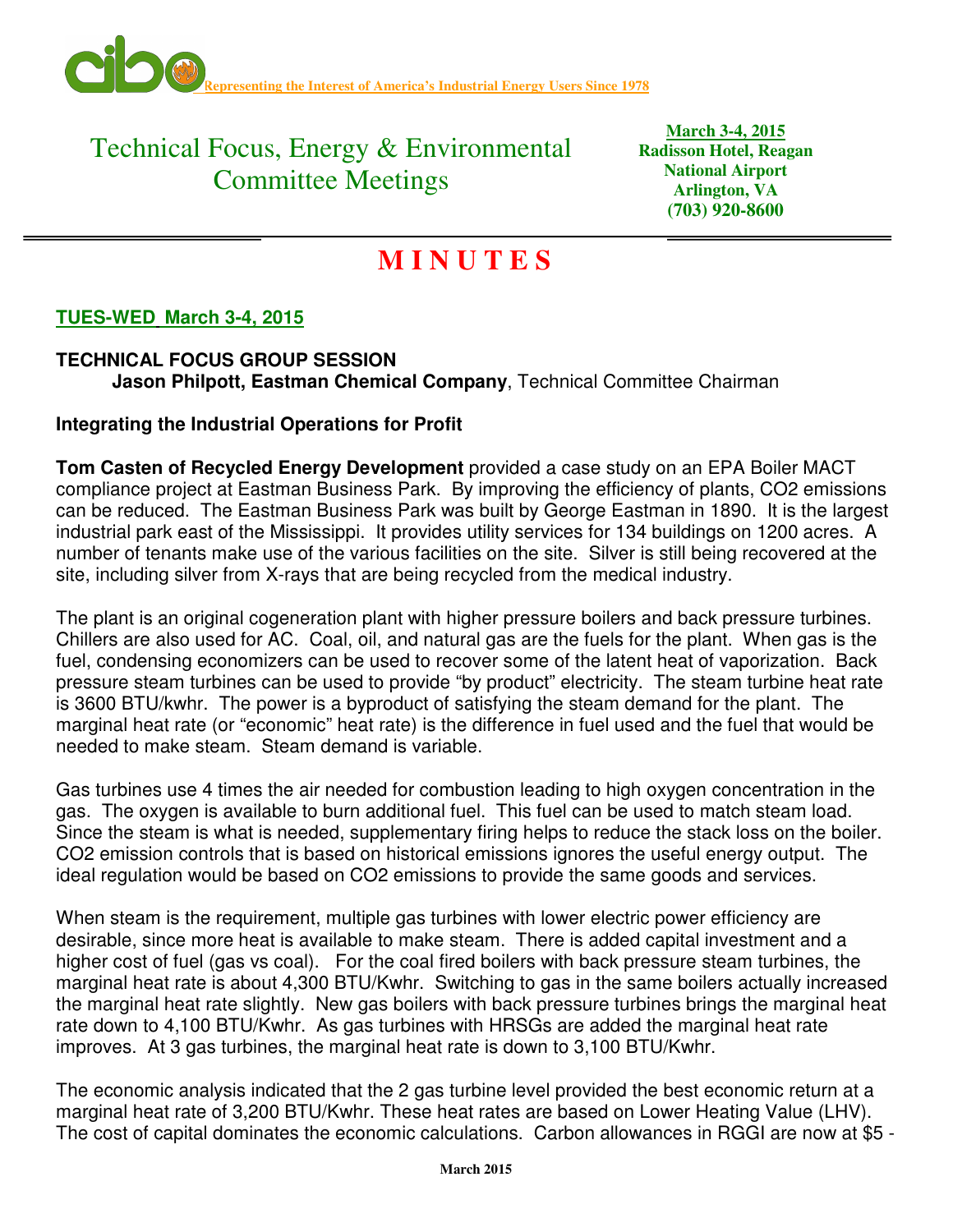

7/tonne. However, the plant does not come under RGGI as the power output is less than 10% of the plant. If the CO2 reductions were properly valued, the 3 gas turbine solution would rank higher.

Barriers to cogeneration include subsidies to other fuels and renewables, inability to sell capacity, environmental regulations that don't recognize efficiency, failure to recognize trade-offs, reluctance to allow third party outsourcing, and cost of capital. One of the most serious issues is that the third party returns depend upon the continued demand for steam from the industrial users. That steam demand could drop for many exogenous reasons that is beyond the control of the third party.

**Mike Zebell of Environmental Resource Management** reported on integrated industrial operations for profit as it relates to energy assessments. The key to realizing the value from energy assessments is having the measurements available to provide the information that is needed. The energy audit requirement in Industrial Boiler MACT has been justified on the basis that using less fuel leads to emitting less HAPs. The resulting report is a regulatory requirement that must be kept on site and made available for inspection. The document can also be subpoenaed by "interested third parties."

Elements of the audit include visual inspection, determination of the equipment boundaries, a list of "cost effective" efficiency measures, and a list of potential projects with a 1 - 2 year payback. For those plants where energy is a significant cost in their product, most of these types of projects have already been implemented. For those plants where the cost of energy is small, there are often some opportunities. The rule requires the facility to identify the major uses of energy and compare these users against a 20% threshold. For large plants with multiple users, it is often the case that there is no 20% user. Since the end use has the possibility to be included, care needs to be taken to avoid disclosing "business confidential" information.

Data requests include boiler drawings, plot plans, energy billing information, heat and mass balances, and similar energy use information. In one plant, the cogen plant is base loaded at 120 Mw with 4 coal fired boilers. The steam conditions are 1250 psig at 900 F. Stack temperature is 230 F on a CFB. Computerized control systems with state of the art predictive controls were used. Auxiliary power was less than 10%. The boiler blowdown system had heat recovery. No single device used more than 20% of the energy. Plant steam use is at 175 psig. There are 6 back pressure turbines for electric generation. Thus, in this plant, only the boiler system would be considered. There are package boilers for peak steam requirements at 220 MMBTU/hr.

The types of energy efficiency projects that can be considered include steam turbine upgrades, sootblowing optimization, electronic damper controls, variable speed drives, CFD modeling, and auxiliary power review. The top performers know the quantity and quality of steam to each use and have metrics for the energy amount and cost of their products. Good metering and measurement systems are key to this approach.

The site visit should be documented. A discussion of the operation including oxygen trends, should be included. Other types of information should be limited in the regulatory report. Common themes include fuel management systems, drives, sootblowing, and ESP power management. Insulation on piping, tramp air, and leaks need to be addressed. For older units, air preheat and economizers can be considered. Tracking the condensate and steam traps are other common procedures. For most plants, reliability is critical. Communications between the steam user and the steam supplier is important. Flexibility in operation is key to addressing load swings.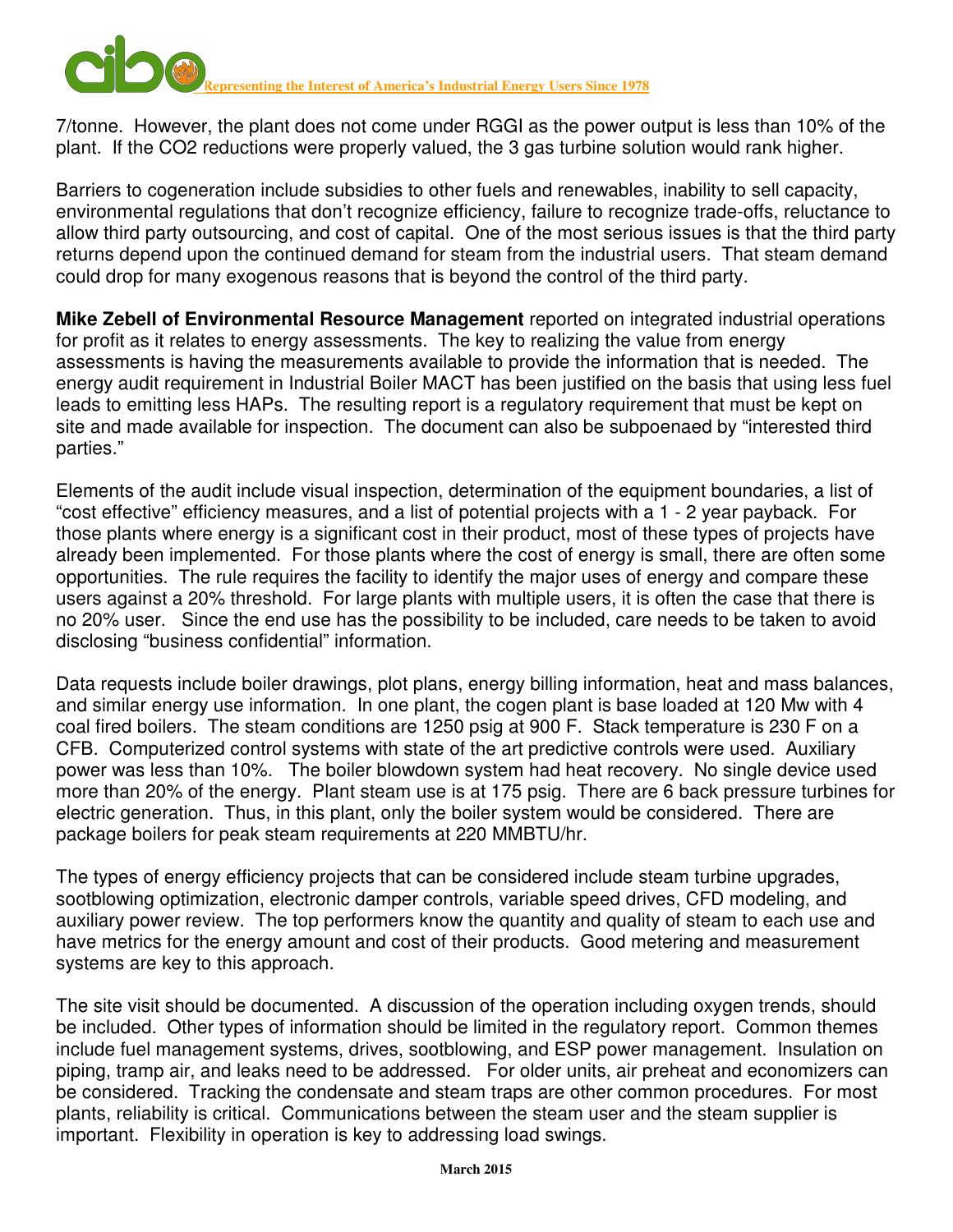

**Brian Bird of HDR** reported on how some of these improvements can be accomplished. One thing that is consistent is that every site is different. Alternatives must be evaluated in context of the owner's existing culture. Factors include reliability, risk tolerance, complexity, cost of lost production, management approach, cost-of-service, incentives, regulations, permits, HR, legal, ethical, and political implications. A disciplined approach is needed to vet alternatives against current operations. Measurement and evaluation metrics are key to addressing these types of questions. Screening potential project concepts helps to weed out those projects that are not economical or practical early on. System performance and full cost analysis (including taxes and insurance) are needed to provide an adequate evaluation of a proposed project.

Classic scenarios are cogeneration and outsourcing. The existing operations need to be quantified to establish a valid base case. Coincident thermal and electrical demands need to be identified. A load duration curve is a good tool for this type of analysis. These should be done for both steam and electric demand. For cogeneration candidates, combustion turbines, reciprocating engines, back pressure steam turbines, and extraction/condensing steam turbines can be considered.

Each site has different characteristics. Fuel supply and electric interconnections need to be addressed. Appropriate due diligence is required as there are generally requirements for both gas pipelines and utility connections that will add cost to the project. Redundancy and backup provisions need to be addressed. Balance of plant systems need to be accounted for. A high level screening analysis should be conducted to reduce the number of concepts that need to be evaluated. A refined analysis should then be carried out based on life cycle cost evaluation.

Plant life considerations impact this evaluation. A longer project life will reduce the cost of money in a net present value assessment. Outsourcing may be a consideration. Plant operations or plant assets can be outsourced. Contract terms and conditions take on added performance. Continued ownership and operation is the base case. If "all is well", there is not much incentive to outsourcing. Outsourcing operations delegates a significant amount of control to the third party. The owner retains a significant portion of political, legal, and environmental risk. Third party contracts typically include guarantees along with bonus penalty provisions for performance and availability. For outsourcing of plant assets, the third party takes on the operational and environmental risks. Boundary conditions need to be established. The specifics of regulatory treatment needs to be coordinated and addressed.

For purposes of defining a "major source" under EPA rules, the entire facility needs to be considered. For a specific boiler, the emission limits are set once the source determination has been made. For the plant, capital outlays are reduced, as this becomes the responsibility of the third party. However, these costs need to be recovered somewhere. Thus, cost of service needs to have some incentives for the transfer to show benefits.

Financial value, staffing, legacy costs, management, control, asset life, level of service, reliability, cultural, environmental, and legal issues all need to be considered. Contract incentives need to be put in place to drive the appropriate service to the original plant. While the asset may have been transferred, the perception is likely to be that the entire plant is still the responsibility of the original owner. Thus, problems will often result in a "black eye" for the original owner regardless of the contract terms and conditions. An evaluation matrix can be useful tool to help with the evaluation of these considerations.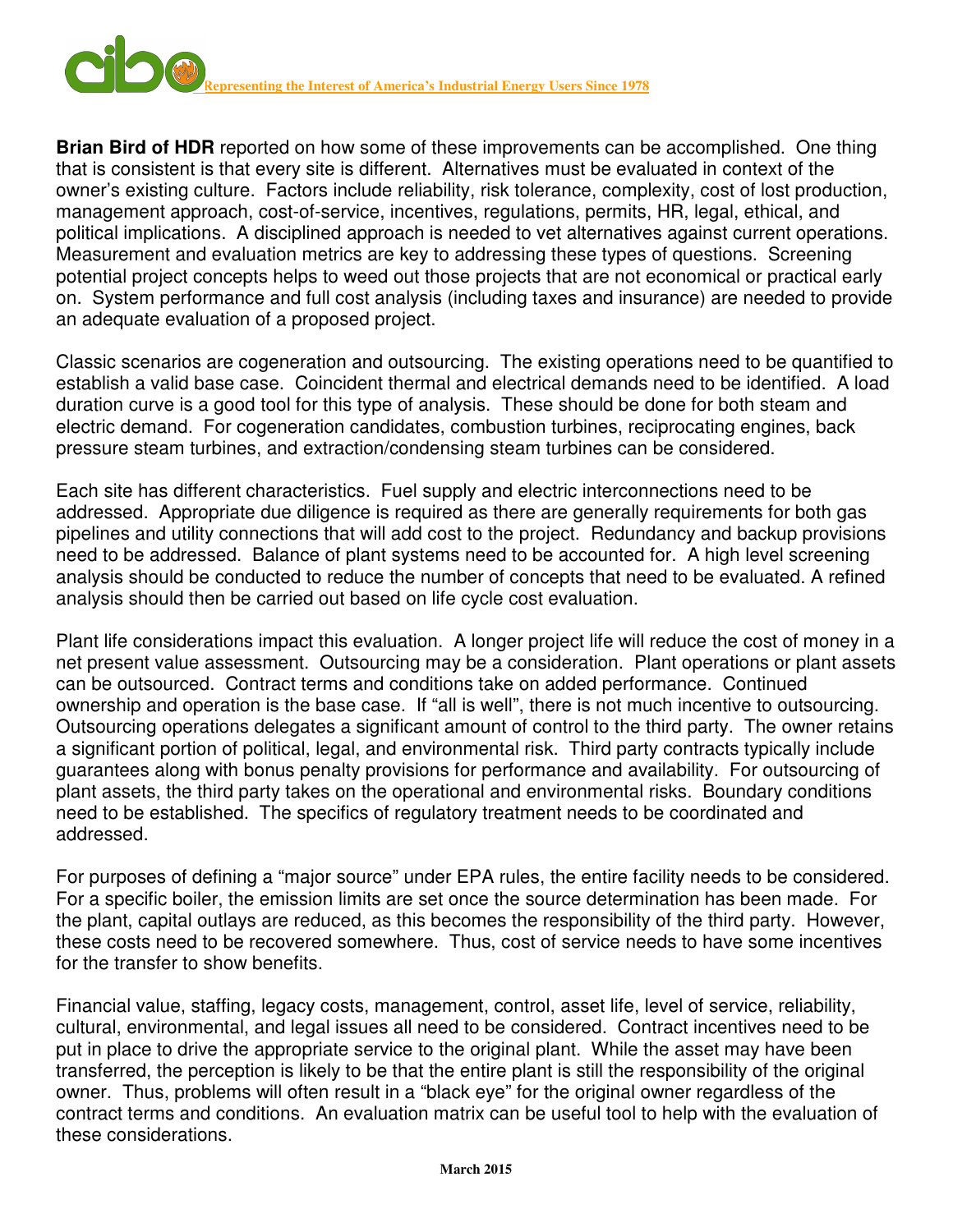

#### **GOVERNMENT AFFAIRS SESSION Anthony Reed, Archer Daniels Midland Co.,** Government Affairs Committee Chairman

### **Jake Kuhns, Cargill Inc. and Salo Zelermyer & Andrew Arsht of Bracewell & Giuliani LLP**

**Salo Zelermyer of Bracewell & Giuliani LLP** pointed out that since last year, we have been preparing to focus on key issues in order to meet with more Congressional staff in order to educate them on our issues. The need for thermal energy will be the first issue to be presented. **Jason Herbert** has moved on to Congressional staff. **Andrew Arsht** is his replacement.

Since the elections in November, the administration has moved into "legacy mode". Climate change is one of the president's legacy issues. For example, in hydraulic fracturing, the focus is now on methane emissions, as opposed to water, seismicity, property rights, etc. Methane is a greenhouse gas. On the House side, there have been few changes in House leadership. Today's lunch speaker is from the House Science Committee. The House Energy and Commerce Committee retained **Fred Upton** as chair. A health initiative is on the agenda on the commerce side. This could be important for potential tradeoffs on energy. The Clean Power Plan will be reviewed under the power subcommittee oversight. Hearings have already been held. Part of the budgetary process includes appropriation riders, which serve to restrict funds for certain regulations. It is expected that the House will propose a number of riders to the budget process. As the Clean Power Plan is part of the climate legacy, it is expected that the administration will fight to retain this issue. The Natural Resources Committee is looking at public lands. A new subcommittee has been formed on this subject. Also, endangered species oversight is anticipated. The House Ways and Means Committee is chaired by **Congressman Paul Ryan**. An early activity has been the revision to the scoring factors that impact the budget. In the Senate, Senator Inhofe is now the chair of the Environment and Public Works.

Surface transportation authorization expires in May. Reform of the Toxic Substances Act might also be considered. On Energy and Natural Resources, **Senator Murkowski** is the new chair. The Finance Committee will be looking at tax reform, which is a very complicated issue. Tomorrow, there is anticipated to be a vote to override the veto of the Keystone Pipeline bill. A 2/3 majority is needed, or 67 votes. There is still yet another review underway. Since the environmental community has painted the Keystone Pipeline as a climate issue (promoting the use of heavy oil), the President will apply pressure to uphold the veto.

The LNG export bill in the Senate would give the DOE 45 days to act upon FERC recommendations to approve exports of LNG. **Secretary Moniz** has testified that DOE can live with this requirement. Renewable fuel standards reform bills are being proposed. These tend to be complicated. DOE is rolling out energy efficiency standards. Ten standards were issued last year. Twelve standards are anticipated this year and 16 standards are planned for 2016. These will attract attention.

EPA has indicated that methane regulations will be proposed this summer. The Bureau of Land Management plans to issue regulations on gas flaring. **Secretary Moniz** has initiated a Quadrennial Energy Review. Energy infrastructure will be the topic of the first report. EPA is conducting a hydraulic fracturing study. The ozone NAAQS standard is a major issue. This is a high priority issue for oversight in Congress.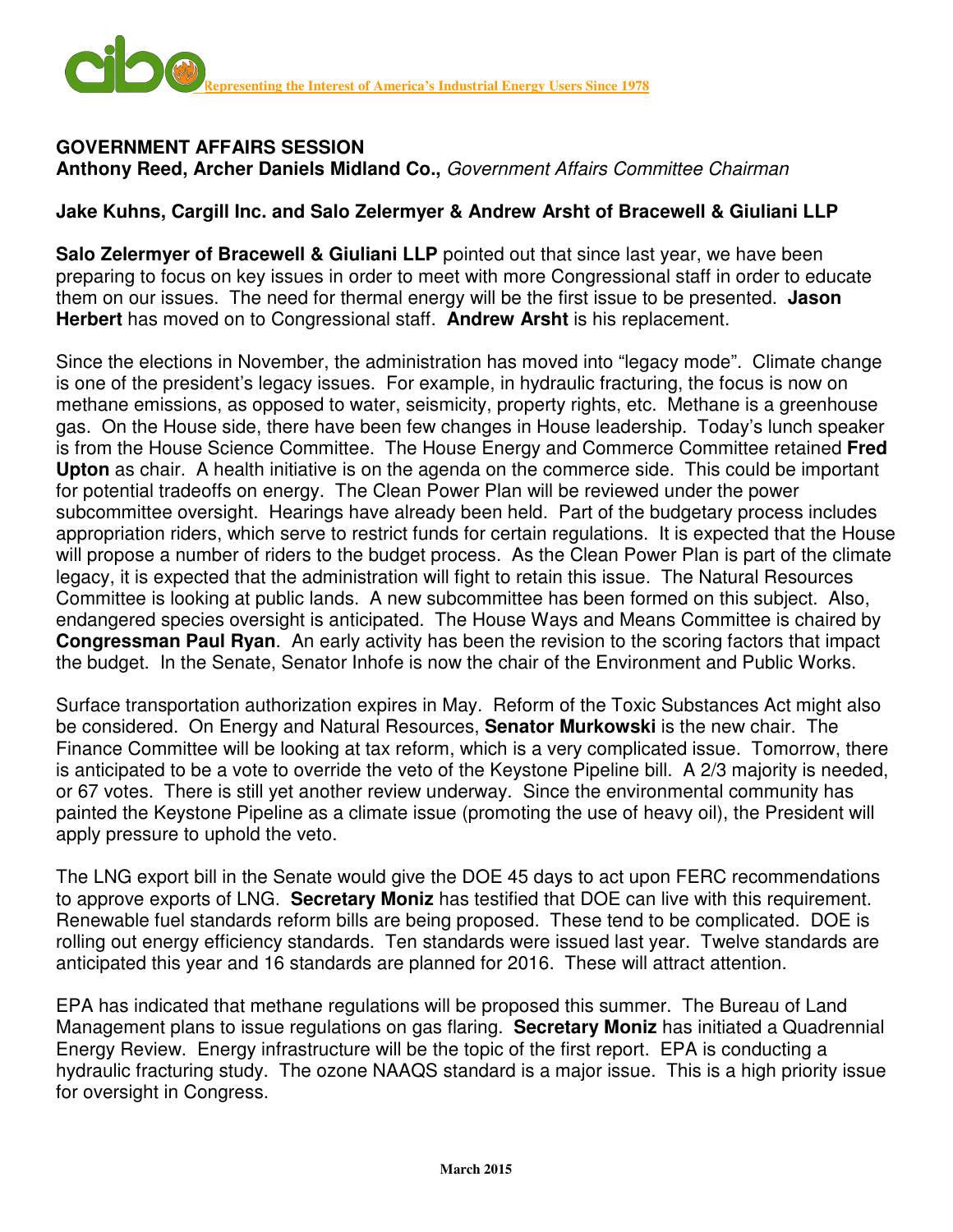

**Jake Kuhn of Cargill Inc.** pointed out that one of the positives in Congress has been the return to "regular order" on the debate and discussion of bills. This approach has returned the Congress back to a more "normal" condition in which both sides of the aisle can get their views aired and put in the record.

### **ENERGY SESSION**

**Frederick (Fred) P. Fendt, The Dow Chemical Company**, Energy Committee Chairman **Robin Mills Ridgway**, **Purdue University**, Energy Committee Vice-Chairman

**Jason Philpott** led the discussion on the CIBO energy policy paper. This one page summary addresses the importance of affordable and reliable energy, particularly for industry. It takes energy to make or do anything. The summary was prepared by **Bracewell & Giuliani LLP** taking into account all of the comments received from members. The final summary (version 9) was distributed to the group. As a follow up to this summary, there could be one page summaries on combined heat and power, energy efficiency, renewable energy mandates, environmental mandates impact on energy (including climate regulations), scope of industrial products, environmental mandates impacts on jobs/economy, and uses of steam.

One suggestion was a list of things that could not be done or could not be done as efficiently without steam. An additional suggestion was to link these to a product. Streamlining the permit process was another concept to be considered. A list of utility projects that got cancelled due to permit issues might be obtained from EPRI. Industrial projects could be more of a problem as some projects never see the light of day. Permit issues also impact energy efficiency projects.

A goal might be to get one of these summary papers for each quarter with the next one possibly on energy efficiency. This might include NSR considerations that hold back efficiency projects as well. Cogeneration could be another topic. By the end of the year, we might consider some of the impacts of environmental regulations, especially those that hold back otherwise sensible projects.

**Bob Bessette, CIBO**, summarized the planned meeting at the Senate Capital Visitor's Center for Wednesday afternoon. **Senator Inhofe**, Chair of the Environmental and Public Works Committee, will make a presentation on the importance of thermal energy. **Senator Lisa Murkowski**, Chair of the Energy and Natural Resources Committee, and Congressman Fred Upton, Chair of the House Energy and Commerce Committee, are also invited. **Bob Bessette** will be talking about the cost of energy efficiency. **Greg Bertelsen of the NAM** will be talking about regulations and the cost of energy. **Neil Elliott of the ACEEE** will be talking about energy efficiency and industrial decision making. **Paul Bailey of America's Power (ACCCE)** will talk about the impacts of shuttering a major portion of the US Utility Coal Fleet. All of the committees in both the House and the Senate have been invited.

### **ENVIRONMENTAL COMMITTEE SESSION**

**Stephen (Steve) Gossett, Eastman Chemical Company**, Environmental Committee Chairman **Robert (Rob) Kaufmann**, **Koch Companies Public Sector, LLC**, Environmental Committee, Vice-Chairman

**Jay Hofmann of Trinity Consultants, Inc.** gave an update on some of the NAAQS regulations, in particular PM2.5 and SO2. For PM2.5, there were only a few select areas that are proposed to be in non-attainment. Several of those have objected. The 2014 data was not available for the latest EPA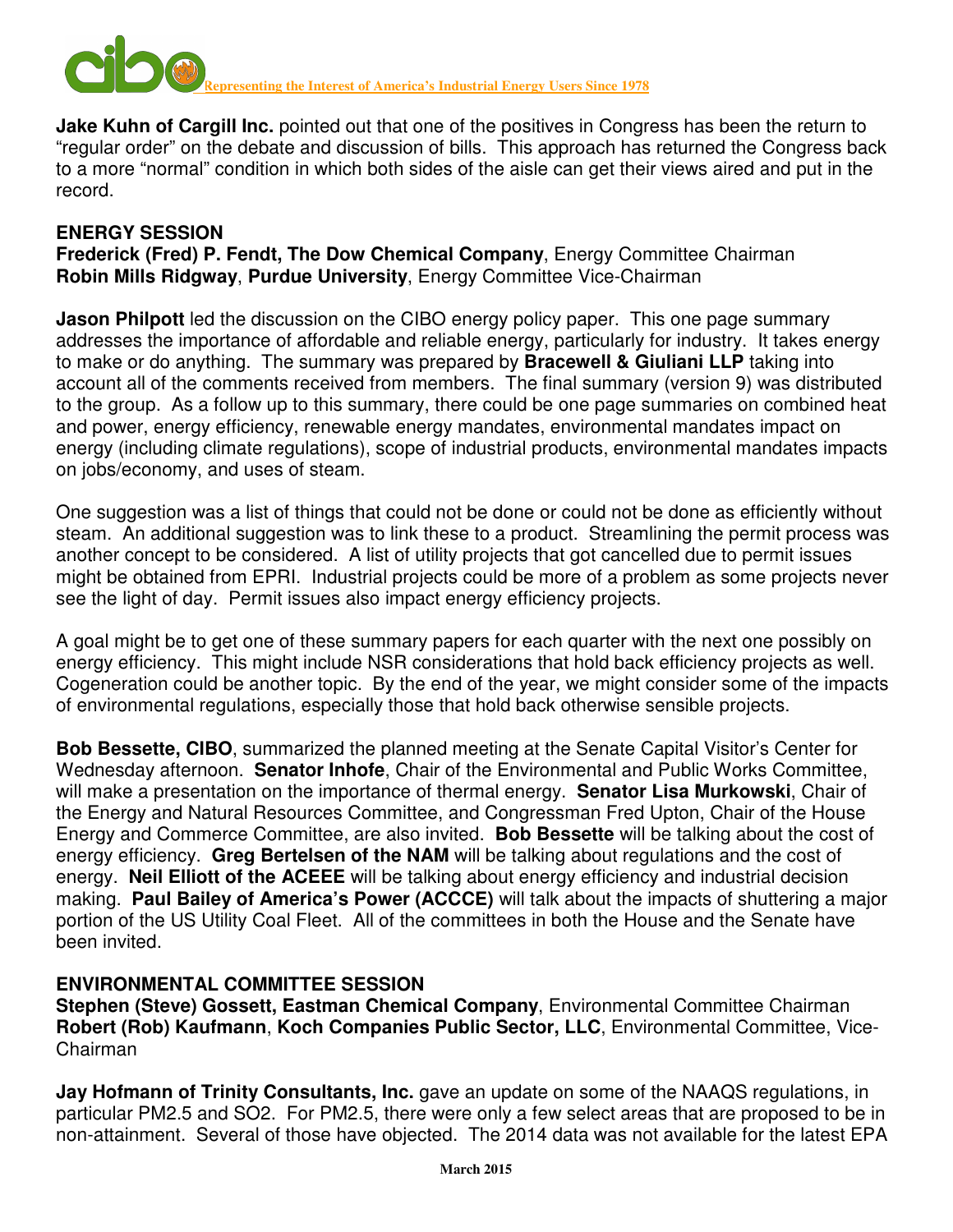

proposal. The 2011 - 2013 data were used. The preliminary 2014 data appears to be trending downward. Florida is being considered as unclassified, but the 2011 - 2013 data that was shown to be under the 12 micrograms/m3. The SO2 1 hour NAAQS continues to be somewhat controversial. EPA determined that there were not enough monitors for SO2. The data requirements rule has not been finalized.

Initially, the 2009 - 2012 data will be used to designate nonattainment areas. Then, some areas with large sources may be designated from modeling calculations. Then, there will be some that will be reviewed if they have new monitors. There is a requirement for 3 years of monitoring data. Then the final designations will be made considering both monitoring and modeling. The first phase designations have been proposed. Again, only a small number of areas have been so designated. States may be allowed to use 3 years of actual emissions data and actual stack heights in their modeling to get to a more realistic calculation of the worst 1hour case.

EPA has gone into some detail into how to account for longer averaging times for emissions compared to the 1 hour N AAQS standard. In the meantime, the EPA has already started the review for the next 5 year standard revision. Ohio has objected to their recent designations on the basis of 2014 data. One approach to the 1 hour limit problem is to set a high upper limit for one hour emissions along with another limit that cannot be exceeded more than 5 times per year in addition to the annual average. This approach is based on probability estimates that an emissions spike that would be averaged in a 30 day standard would be coincident with a worst day (i.e. low or no wind) ambient condition.

**Scott Darling of Alcoa, Inc.** reported on the ozone standards. The Midwest Ozone Group (MOG) is a utility organization that looks at proposed EPA ozone regulations. There is an EPA Ozone Regulatory Impact Analysis done in Nov. 2014. This analysis looked at the requirements for 70 ppb, 65 ppb, or 60 ppb NAAQS standard for ozone. These would primarily be NOx controls on all fossil fueled units. Some of the plants are mislabeled in the report. Thus, all of the owners should check the report to determine if their units are included (likely) and identified correctly.

The proposed standard is thought to be in the 65 - 70 ppb range, but EPA has agreed to take comments for both 75 ppb and 60 ppb. CASAC has recommended that the level be 60 - 70 ppb, but said that they leaned towards 60 ppb. A 65 - 70 ppb standard would come from non-EGU industrial plants. The heaviest areas are Southern California and the I-95 corridor. MOG assessments have shown that the one day that Maryland exceeded the ambient standard, the exceedance was due to Maryland power plants and Maryland automobiles, not the Midwest coal plants.

EPA does take into account the Clean Air Plan and the new Tier 3 automobile standards. Even at 70 ppb, Texas, Louisiana and the I-95 corridor were deemed to need added NOx controls. At the 65 ppb level, the Southeast and the Northern plains are the only areas that would not need controls. Non-EGU plants will need to supply most of the reductions.

While 70 ppb could be doable, the 65 ppb standards hit most of the country pretty hard. For the 60 ppb standard nearly the entire country would be in nonattainment. Alpine GeoPhysics does a lot of modeling work for MOG. CIBO member boilers in the region will be tagged for the modeling so that potentially some "what if" scenarios can be done to determine the impacts.

It was recommended and approved to continue to work with MOG for this purpose.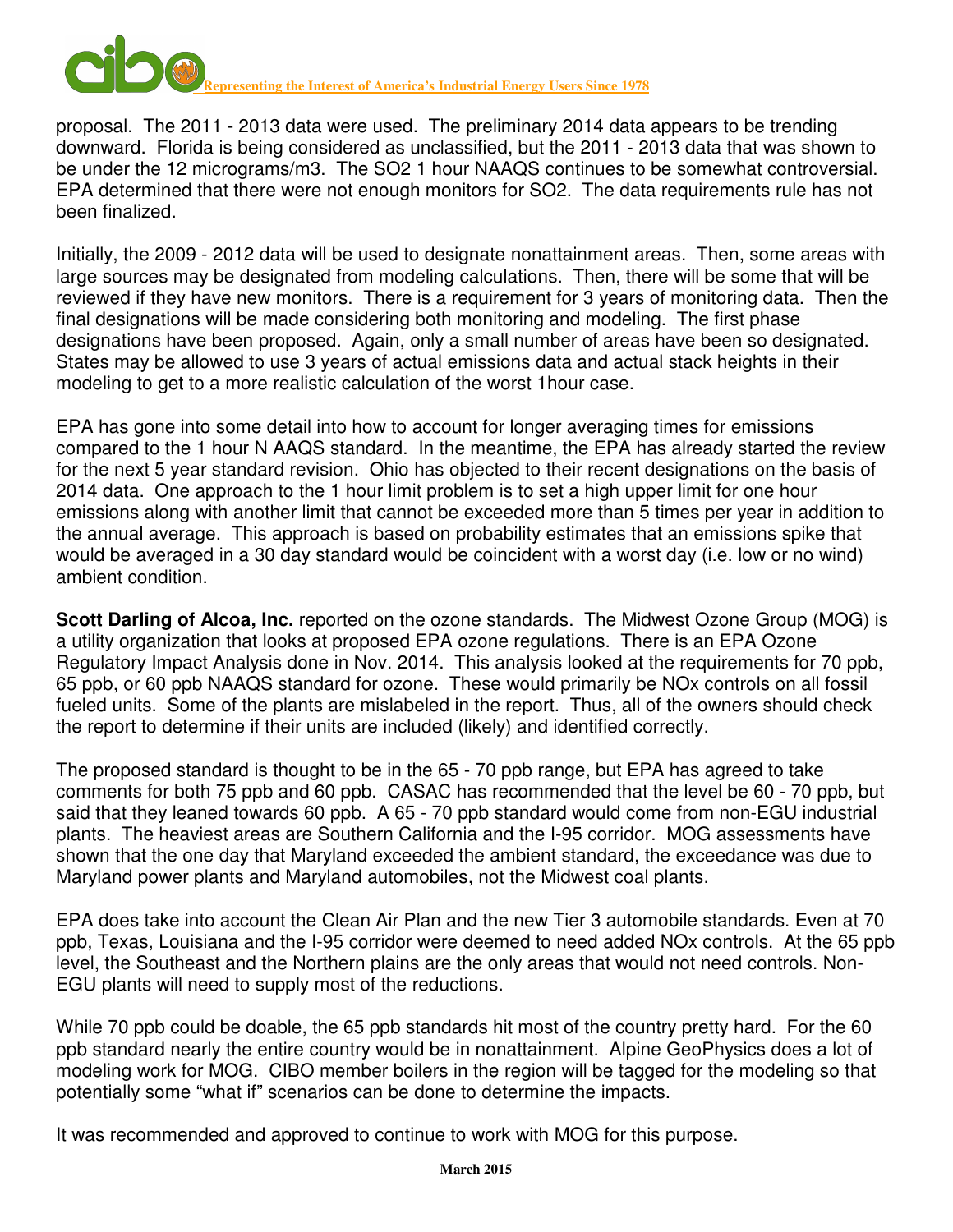

**Lisa Jaeger of Bracewell & Giuliani LLP** reported on regulatory activity relative to New Source Standards, 111(d), and other standards. The major rules that are in the courts are the 4 Boiler MACT cases, the MATS cases, the 316(b) case, the affirmative defense case for malfunctions, and the chromium MACT case. At EPA, the various reconsidered issues will get finalized and then the severed issues will get combined with those and 3 more law suits will proceed.

 In the cooling water intake case (316(b)), the case has been transferred to the 2cd Circuit Court (NY). There has been a joint motion to include the Fish and Wildlife Services and the National Marine and Fisheries Services as defendants and their biological opinions. EPA will not engage in settlement discussions. EPA has asked the Court to extend the deadline for filing its record. As a result briefing will not occur until the fall.

On the startup, shutdown, and malfunction issue, there a number of cases in the courts. Affirmative defense was in a number of MACT rules. Having been struck down in an earlier rule, the EPA has been charged to remove affirmative defense from all the other rules.

There are a number of GHG/Utility cases that are in play. The Nebraska case has been dismissed. The case was filed under the Federal Power Act. In West Virginia, Section 321 requires EPA to consider jobs and economic impact. EPA has requested dismissal. A settlement agreement, writ of prohibition, and EPA authority have been challenged. The challenge is that the proposed rule is beyond EPA's authority. Briefing is due March 9th. Oral arguments will be held April 16th. One of the claims is that Sections 111 and 112 are duplicative. A lot of activity is expected this summer including the proposed FIP and the state compliance plans.

The chromium MACT floor case has been briefed. The social cost of carbon is being challenged in a number of EPA rules. The CSAPR rule was remanded to EPA by the Supreme Court. Oral arguments on remaining issues were held on Feb. 25th at the DC Circuit Court.

The MATS case is before the Supreme Court. Oral arguments will be held on March 25th. The issue is about considering cost. The cost for MATS was estimated at \$9.6 billion. The direct benefits were only a few hundred million. Indirect benefits were claimed by EPA. A regulatory process case was at the Supreme Court. This case had to do with whether or not agencies can revise rules without notice and comment.

On RCRA, a coal ash final rule has been proposed, but the rule is still not in the Federal Register. The definition of solid waste final rule was in the FE in January. Recyclers must meet 4 mandatory legitimacy criteria to be excluded.

The effluent limitations guidelines are planned to be finalized by September. There are a number of final rules that are expected this year including waters of the US, NHSM, ozone NAAQS, and the GHG rules.

**Amy Marshall of AECOM** and **John deRuyter of E. I. DuPont de Nemours & Co.** provided a regulatory update on the suite of Boiler MACT rules. There were 3 main issues for reconsideration: start up and shutdown, CO limits, and PM CPM's requirements. There were various technical corrections. The affirmative defense case was lost and that is being removed from the rule.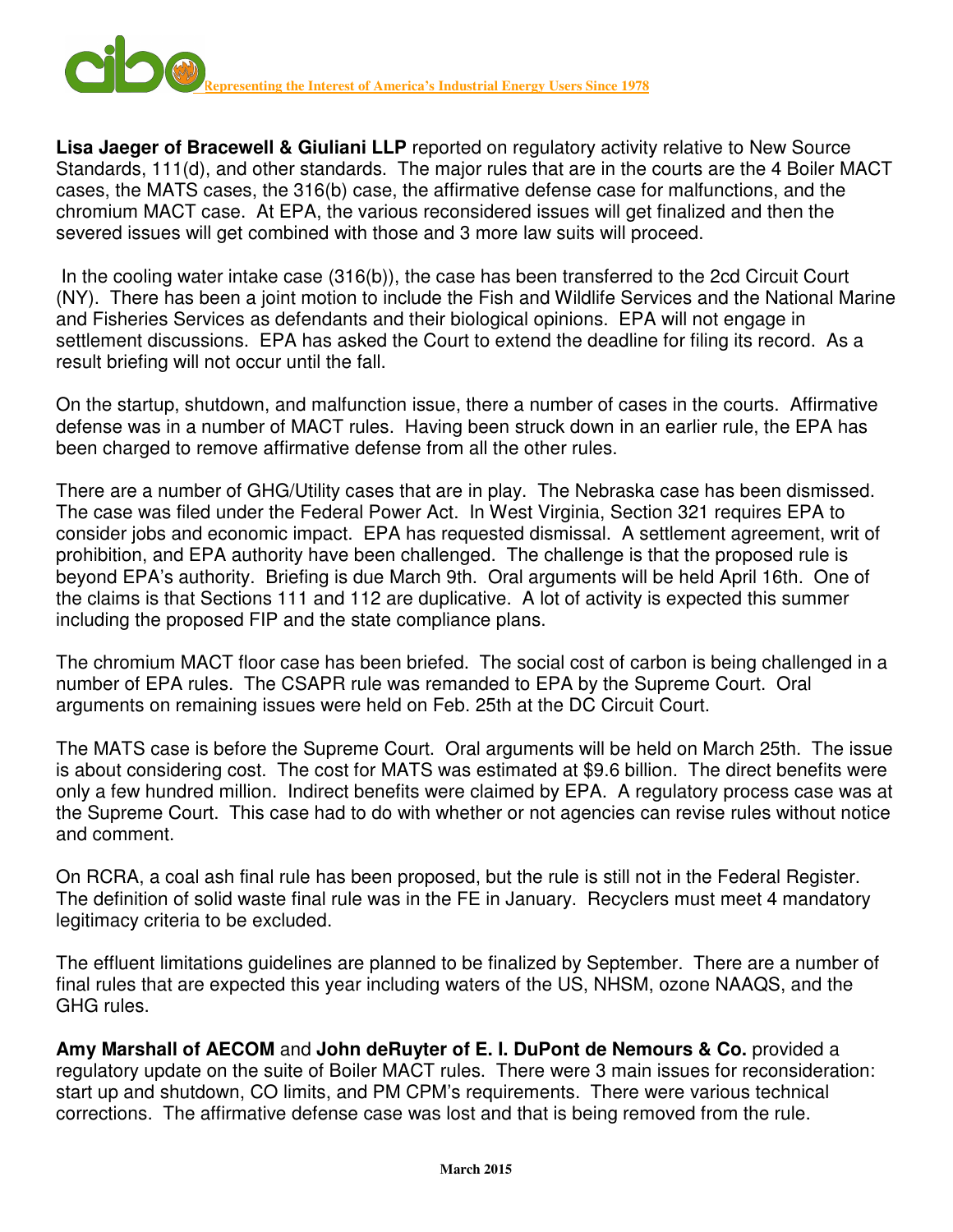

The startup definition was modified to include the concept of useful thermal energy. Under this definition, startup ends 4 hours after the point when the boiler or process heater makes useful thermal energy (such as heat or steam) for heating, hot water, process heat, or electricity. Useful thermal energy means energy that meets the minimum operating temperature and/or pressure required by any energy use systems that use energy provided by the affected boiler or process heater.

 Startup work practices include the use of clean fuels. Clean fuels have been augmented by fuels that can meet the MACT standards without controls. The work practice standard that goes with the original definition has now provided an exemption for certain control systems that had temperature and moisture limitations. These must be started as soon as practical.

For the work practice that goes with useful thermal energy, all controls must be operating within the 4 hours and the PM control system must be started within one hour of firing solid fuel. This is a problem for most PM systems. A variance can be requested, but the request must go through the Federal Register. A startup and shutdown plan must now be developed and maintained. Record keeping for each startup and shut down is required, except for Gas1 fuels (which have no numerical limits). Hourly operating data is required.

CIBO comments on the variance request include directing the request to the state agency and not the EPA. The EPA thinking seems to be that clean fuel can be used during the startup period and then switch over to solid fuel. Many units do not have enough clean fuel capability to operate throughout the entire start up process until one hour before the final limit. A stoker could start up with an oil soaked rag on a bed of solid fuel. In this situation, there would be no way to have the PM system ready within 1 hour. Comments will be submitted to point out these needs.

There was a suggestion that dried biomass should be included in the list of clean fuels for startup. Regarding the record keeping and reporting, there were some comments on why the data has to be reported. The comments should reflect that records should be kept but not reported. Similarly, only deviations should be reported. The requested daily, 30 day rolling average reporting should be dropped. The Area Source rule has some technical clarifications. There is an Energy Star exemption from the energy assessment. The useful thermal energy definition was added. There was no change to the startup/shutdown work practice.

The CISWI reconsideration included CEMS data requirements during startup and shutdown. On shutdown, the oxygen concentration will be high. The need to correct to 7% oxygen was eliminated.

**Lisa Jaeger of Bracewell & Giuliani LLP** reported on the litigation status of the BMACT rules. The cases have been fully briefed. Oral arguments are to be scheduled.

On BMACT, the UPL argument was addressed by EPA. The use of CO as a surrogate was challenged. EPA has addressed that issue before and has responded on this as well. The use of subcategories was challenged, but this has upheld before. Gas co-fired biomass units were excluded from the floor. There is precedence for this. Industry has argued that the CO limit is arbitrary and should be a work practice standard. Industry has claimed that the energy assessment is beyond the scope of MACT and is illegal.

Industry has challenged the EPA position that malfunctions don't really exist (i.e. only startup and shutdown). There should be a work practice standard for malfunctions. Industry has challenged the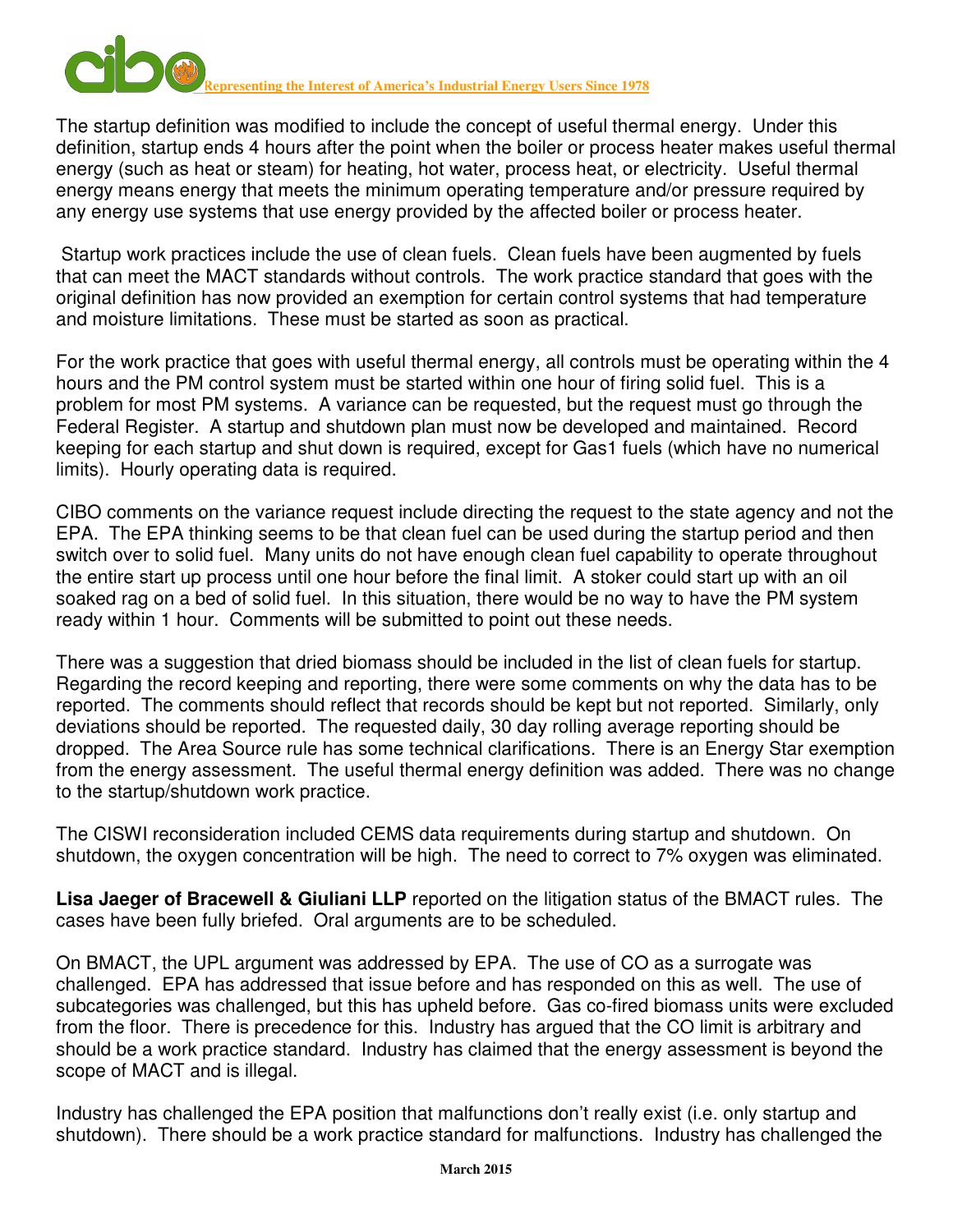

fact that EPA did not address the health based emission limits. Industry has also challenged the pollutant by pollutant standards for oil and stoker coal units.

On the Area Source rule, eNGOs argued that GACT standards must be "generally available" controls. This has to do with the EPA record. They also argued that the temporary boiler exemption is illegal. The MACT requirements state that EPA must identify 90% of the sources for HAP. The original list came out in 1990. The list has been modified over the years. These modifications have been challenged. Work practices for coal were challenged as not being consistent with the statute. The Title V exemption for synthetic minors was challenged as being illegal. Industry asserted that the energy assessment is beyond the scope of the law and that malfunctions must be accounted for in the standards.

In CISWI, EPA did not write rules for every type of unit (burn-off ovens). These units were only deferred due to lack of data. The eNGOs claimed that the rule treats modified CISWI units as existing CISWI units. The UPL arguments were also challenged. The 30 day averaging for units with CEMS was challenged as meaning lower standards. There is also a claim that EPA should have set beyond the floor standards.

 Industry challenged that EPA did not include waste variability in the best performing small remote incinerators. Pollutant by pollutant standards for small remote incinerators was challenged. Emissions averaging should apply across CISWI units. EPA has authority to do work practice standards. Startup, shutdown, and malfunction periods should be accounted for in the standards. Industry challenged the requirement of record keeping for units burning non-waste materials to prove that they are not burning waste materials.

As a reminder, the definition of modification in the CISWI rule is different from the other rules. In CISWI, the definition is the cumulative cost of modifications over the life of the unit compared to the cost of a new unit corrected to present day costs.

For the NHSM rule (definition of wastes vs fuels), the supplemental rule is pending, which would allow treated wood and construction debris as fuels. EPA had claimed that they achieved the requirement to write standards for 90% of the HAP emissions. The eNGOs disagreed and sued to get a justification. The court required EPA to make an accounting subject to notice and comment. That should go final in May.

**Gary Merritt of Inter-Power/AhlCon Partners, L.P.** reported on the water rules and the coal ash update. Comments were submitted on the Waters of the US rule. If retained as is, nearly all locations of the country become waters of the US. The EPA has re-branded this rule as the "Clean Water Rule".

The effluent guidelines expansion segregates water treatment requirements for parts of the plant. The rule is to be finalized by Sept. 30, 2015. The 316(b) rule has been finalized for cooling water intake. A court challenge is underway. States issue the NPDES permits, but most states are simply referencing the rule. Storm water management has entered Phase II. This would allow municipalities to charge industries for storm water management.

On the coal ash rule, the final rule has come out under subtitle D (i.e. Non-hazardous). The rule has established additional criteria for ash impoundments and closures. However, EPA is deferring its final